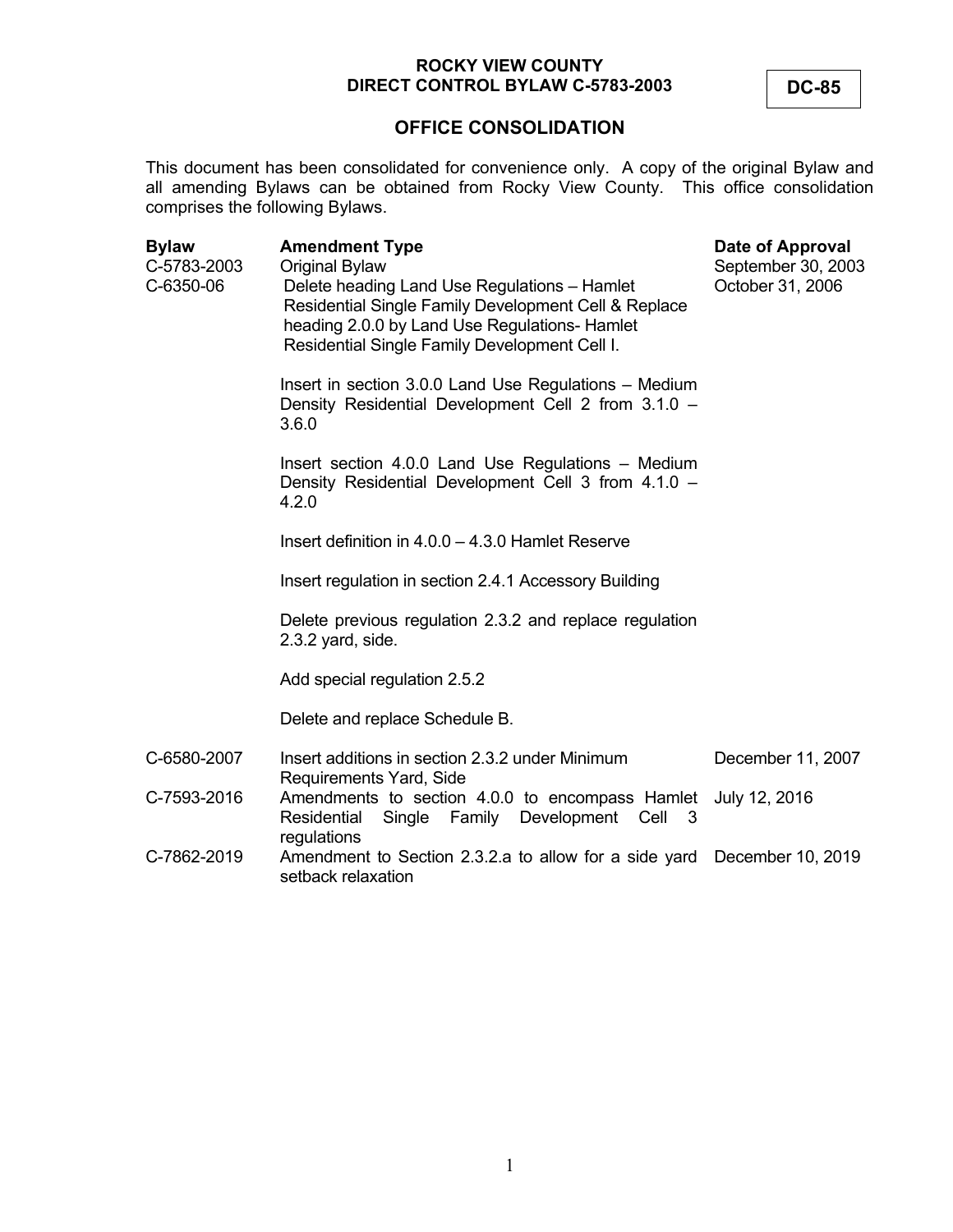# **DIRECT CONTROL BYLAW REGULATIONS**

That the regulations of the Direct Control District comprise:

- 1.0.0 General Regulations
- 2.0.0 Land Use Regulations Hamlet Residential Single Family Development Cell 1
- 3.0.0 Land Use Regulations Medium Density Residential Development Cell 2
- 4.0.0 Land Use Regulations Hamlet Residential Single Family Cell 3
- 5.0.0 Land Use Regulations Recreational Business Development Cell 4
- 6.0.0 Definitions
- 7.0.0 Implementation

#### **1.0.0 GENERAL REGULATIONS**

- 1.1.0 The General Regulation contained within this Section are applicable to the entire Development Area which includes all development cells;
- 1.2.0 The General Administration (Part Two) and General Regulations (Part Three) as contained in the Land Use Bylaw (C-4841-97) shall apply unless otherwise specified in this bylaw.
- 1.3.0 The Development Authority shall cause to be issued Development Permits which have been approved.
- 1.4.0 For the purposes of this Bylaw, the lands shall be divided into Development Cells, the boundaries and description of which shall be more or less as indicated in Schedule "B" attached hereto and forming part herein, except as otherwise approved by Council.
- 1.5.0 The location, maximum size and shape of the Development Cells are approximate and will be determined by Plan of Survey in form and substance satisfactory to the Municipality, to be submitted to the Municipality by the Developer as an application for subdivision approval.
- 1.6.0 No development of the Lands shall be permitted without and until the Developer has prepared and submitted a Storm Water Management Plan prepared by a qualified Professional Engineer licensed to practice in the Province of Alberta in form and substance satisfactory to each of the Municipality and/or Alberta Environment and/or Alberta Transportation.
- 1.7.0 The Municipality shall not approve any application for subdivision for any development cell until approval has been granted by Alberta Environment to the Municipality for the expansion of the Langdon Municipal Sewage System;
- 1.8.0 The water supply and distribution system required to service any of the development cells shall be via a piped water system constructed, licensed and permitted by Alberta **Environment**

### **2.0.0 LAND USE REGULATIONS – HAMLET RESIDENTIAL SINGLE FAMILY DEVELOPMENT CELL 1**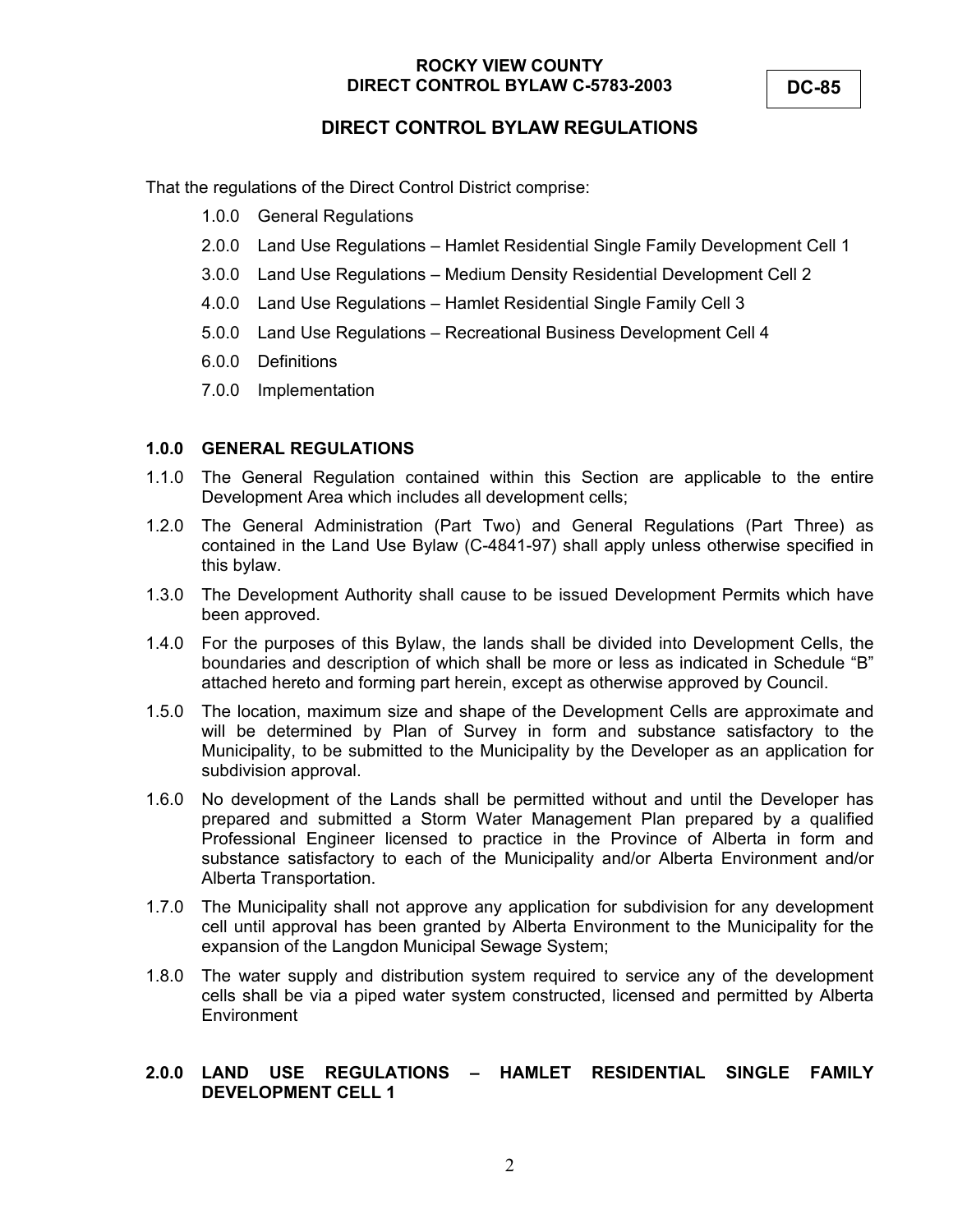2.1.0 Purpose and Intent

The Purpose and intent of this Development Cell is to provide for single family residential development.

- 2.2.0 General Regulations
	- 2.2.1 Section 55 Hamlet Residential Single Family District (HR-1) of Land Use Bylaw C-4841-97 are applicable to this development cell unless otherwise stated in this Bylaw.
- 2.3.0 Minimum Requirements
	- 2.3.1 Parcel Size:
		- a) fully serviced lots: 743 sq. m (8,000 sq. ft.)
	- 2.3.2 Yard, Side sites without lanes:
		- a) principal buildings:
			- i) unobstructed yard, side: 1.50m (4.92 ft.) except for Lot 38, Block 3, Plan 061 0551 within NE 14-23-27-W4M (815 Boulder Creek Drive) which will be permitted an unobstructed yard, north side, along the cantilever extension: 1.09 m (3.6 ft.)
			- ii) unobstructed yard, side: 1.50m (4.92 ft.) except for Lot 11, Block 5, Plan 0711240 within NE 14-23-27-W4M (456 Boulder Creek Way) which will be permitted an unobstructed yard, west side, along the attached shed extension: 0.39 m (1.28 ft.)
- 2.4.0 Maximum Requirements
	- 2.4.1 Height of buildings:
		- a) Principal Buildings: 11.00 meters (36.09 ft.)
		- b) Accessory Building: 4.6 m (15.1 ft.)
			- i) Maximum height at any eaveline when measured from the finished floor of the Building shall be 3.0 m (9.8 ft);
			- ii) Maximum height shall be measured from Grade at any point adjacent to the Building;
	- 2.4.2 Site Coverage:
		- a) Maximum Total Site Coverage (All Buildings): 35%
		- b) Maximum Coverage of Accessory Buildings: 10%
- 2.5.0 Special Requirements:
	- 2.5.1 With respect to Section 2.3.2 Yard, Side there shall be no side yard extensions into the defined minimum required setback. Section 38 of the Land Use Bylaw that provides for cantilever extensions is not applicable under this Direct Control District.
	- 2.5.2 Accessory Buildings are not permitted within the Front Yard or Side Yard of any Dwelling Unit.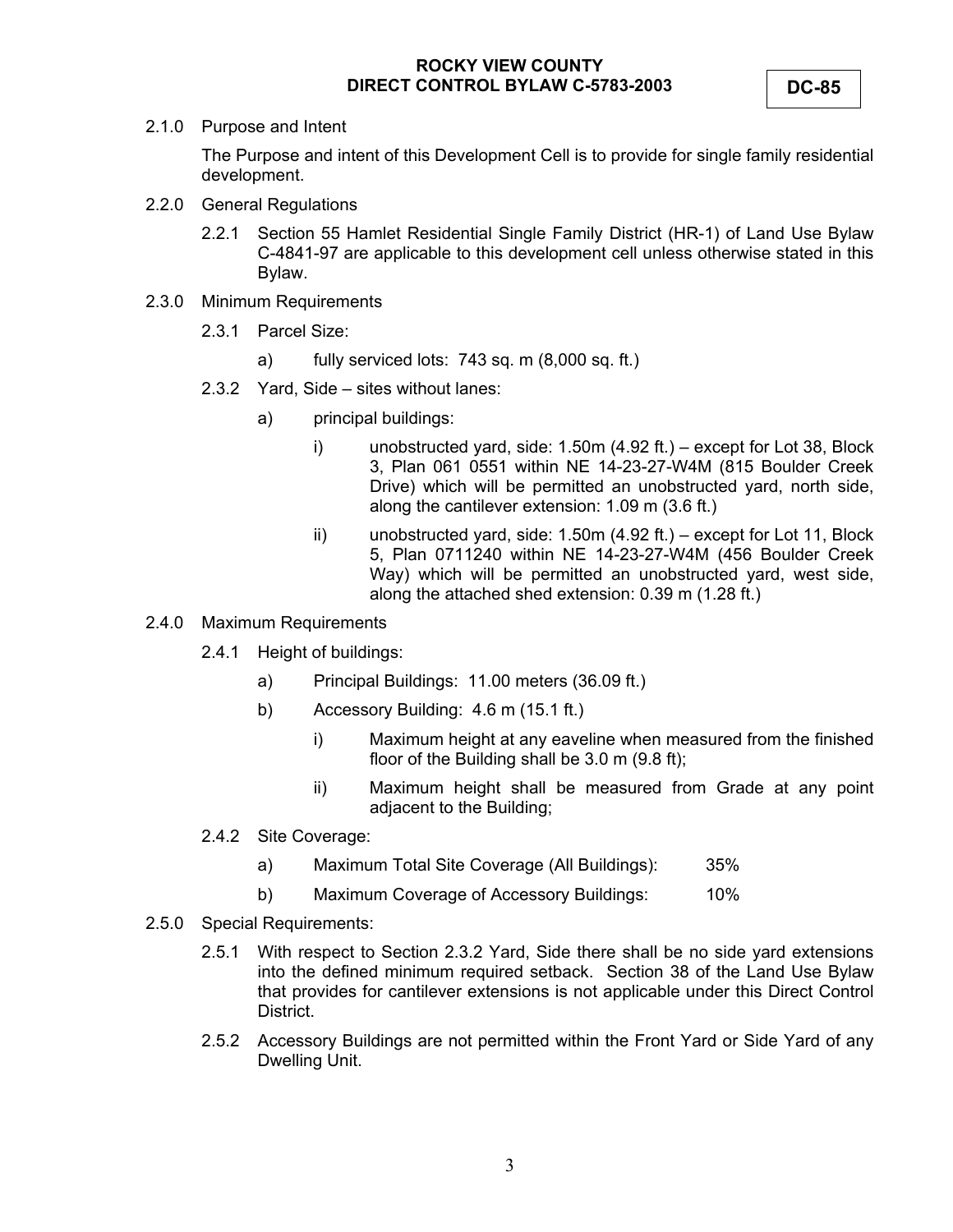2.5.3 Notwithstanding Section 2.5.1, side yard extensions into the defined minimum required setback is permitted when the extension is on the street side of a corner parcel. Section 38 of the Land Use Bylaw shall apply.

### **3.0.0 LAND USE REGULATIONS - MEDIUM DENSITY RESIDENTIAL DEVELOPMENT CELL 2**

3.1.0 Purpose and Intent

The purpose and intent of this Development Cell is to allow for the development of medium density residential development at no more than 10 units per gross acre.

3.2.0 Uses

Dwelling, Semi-detached

Dwelling, Single-detached

Accessory Buildings, less than 65  $m^2$  (700 ft<sup>2</sup>)

Home-based Business, Type 1

Signs for identification of the development only

- 3.3.0 Development Requirements
	- 3.3.1 Maximum Area of Medium Density Residential Cell: 2.79 ha (6.89 ac)
	- 3.3.2 Maximum Density: 4.01 units per hectare (10 units per gross acre)
	- 3.3.3 Maximum Number of Dwelling Units: 69
	- 3.3.4 Maximum Number of Dwellings per unit: 1
	- 3.3.5 Minimum Off-Street Parking: 2 per dwelling unit that include a minimum of 1 covered parking stall per dwelling unit.

#### 3.4.0 Setbacks

- 3.4.1 Minimum Front Yard Setback:
	- a) Principal Building: 5.0 m (16.40 ft)
	- b) Principal Building: 3.0m (9.84 ft) for parcels with Lanes and no front garage or front driveway.
- 3.4.2 Minimum Side Yard Setback:
	- a) 3.0 m (9.84 ft) where a side yard abuts a street or lane
	- b) unobstructed 1.5 m (4.92 ft.), side yards
	- c) zero setback where a fire separation is built on a property line which separates units within a building
	- d) unobstructed 1.0 m (3.28 ft) for accessory buildings
- 3.4.3 Minimum Rear Yard Setback:
	- a) Principal Building: 5.0 m (16.40 ft)
	- b) Accessory Building:
		- i) 1.0 m (3.28 ft.)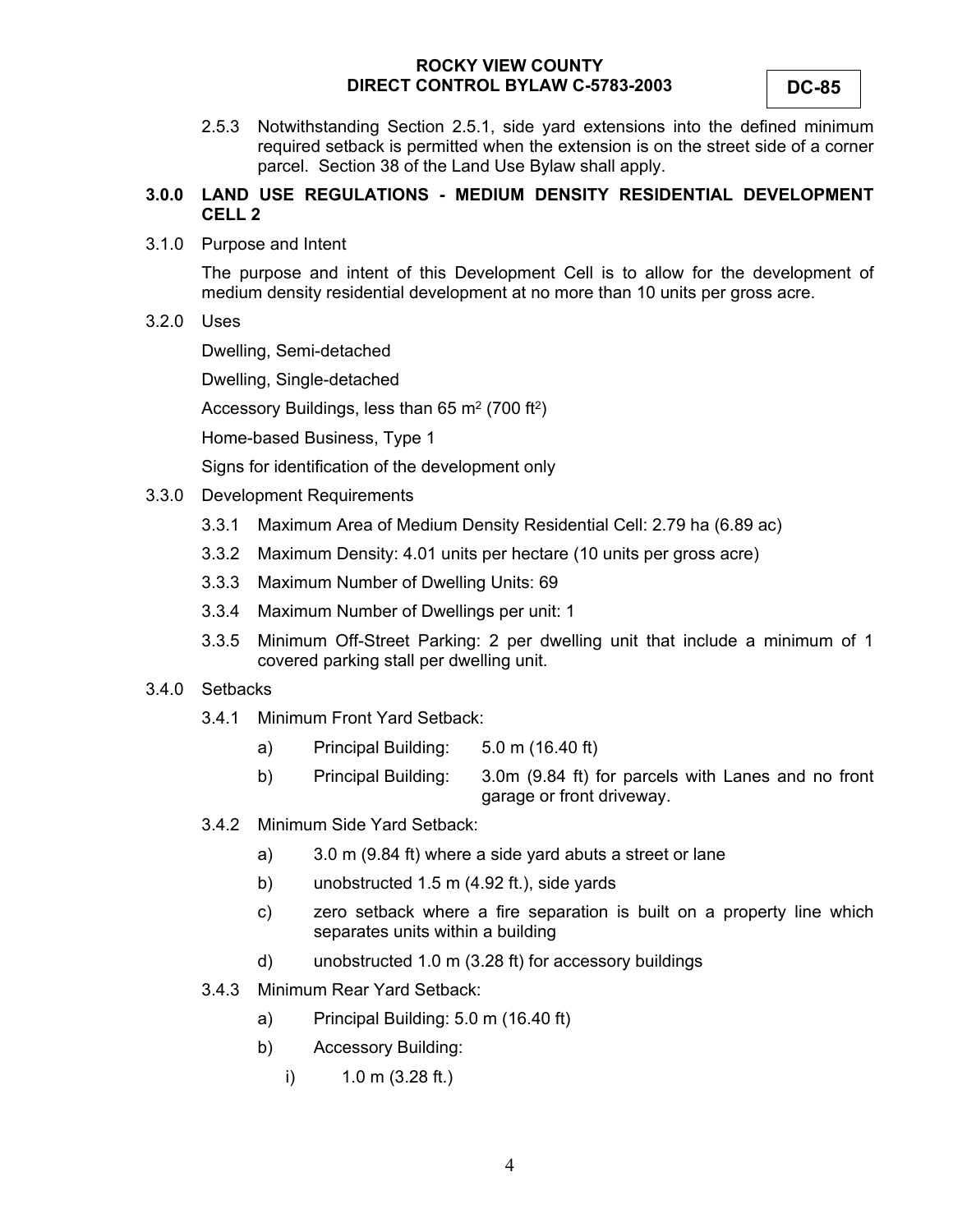**DC-85** 

- 3.5.0 Building Requirements
	- 3.5.1 Maximum Building Height
		- b) Principal Building: 11.0 m (36.01 ft.)
		- c) Accessory Building: 4.6 m (15.1 ft.)
			- i. Maximum height at any eaveline when measured from the finished floor of the Building shall be 3.0 m (9.8 ft);
			- ii. Maximum height shall be measured from Grade at any point adjacent to the Building;
	- 3.5.2 Minimum Habitable Floor Area of Dwelling Unit:
		- a) Dwelling, Semi-Detached Bungalow:  $110 \text{ m}^2 (1,184.07 \text{ ft}^2)$
		- b) Dwelling, Semi-Detached Two-Storey:  $55 \text{ m}^2$  (592.03 ft<sup>2</sup>)
		- c) Dwelling, Single-Detached:  $55 \text{ m}^2$  (592.03 ft<sup>2</sup>)
	- 3.5.3 Maximum Number of Accessory Buildings per unit: 1
	- 3.5.4 Maximum Site Coverage:
		- a) Maximum Total Site Coverage (All Buildings): 55%
		- b) Maximum Coverage of Accessory Buildings: 10%
- 3.6.0 Special Regulations
	- 3.6.1 Accessory Buildings are not permitted within the Front Yard or Side Yard Setbacks of any Dwelling Unit.
	- 3.6.2 With respect to 3.4.1 and 3.4.2 under Setbacks there shall be no side yard extensions into the defined minimum required setback. Section 38 of the Land Use Bylaw, which provides for cantilever extensions is not applicable under this Land Use District.
	- 3.6.3 Notwithstanding Section 3.6.2 side yard extensions into the defined minimum required setback is permitted when the extension is on the street side of a corner parcel. Section 38 of the Land Use Bylaw shall apply.
	- 3.6.4 Design techniques including, but not limited to, the use of sloped roofs, variations in building Setbacks and articulation of building façades, shall be employed in order to minimize the perception of massing of the building when viewed from adjacent residential areas and roadways to the satisfaction of the Development Authority;
	- 3.6.5 The driveway connecting a garage (attached and/or detached) to a road shall be a minimum length of 6.5 meters (21.33 ft) when measured from the back of a curb or back of sidewalk.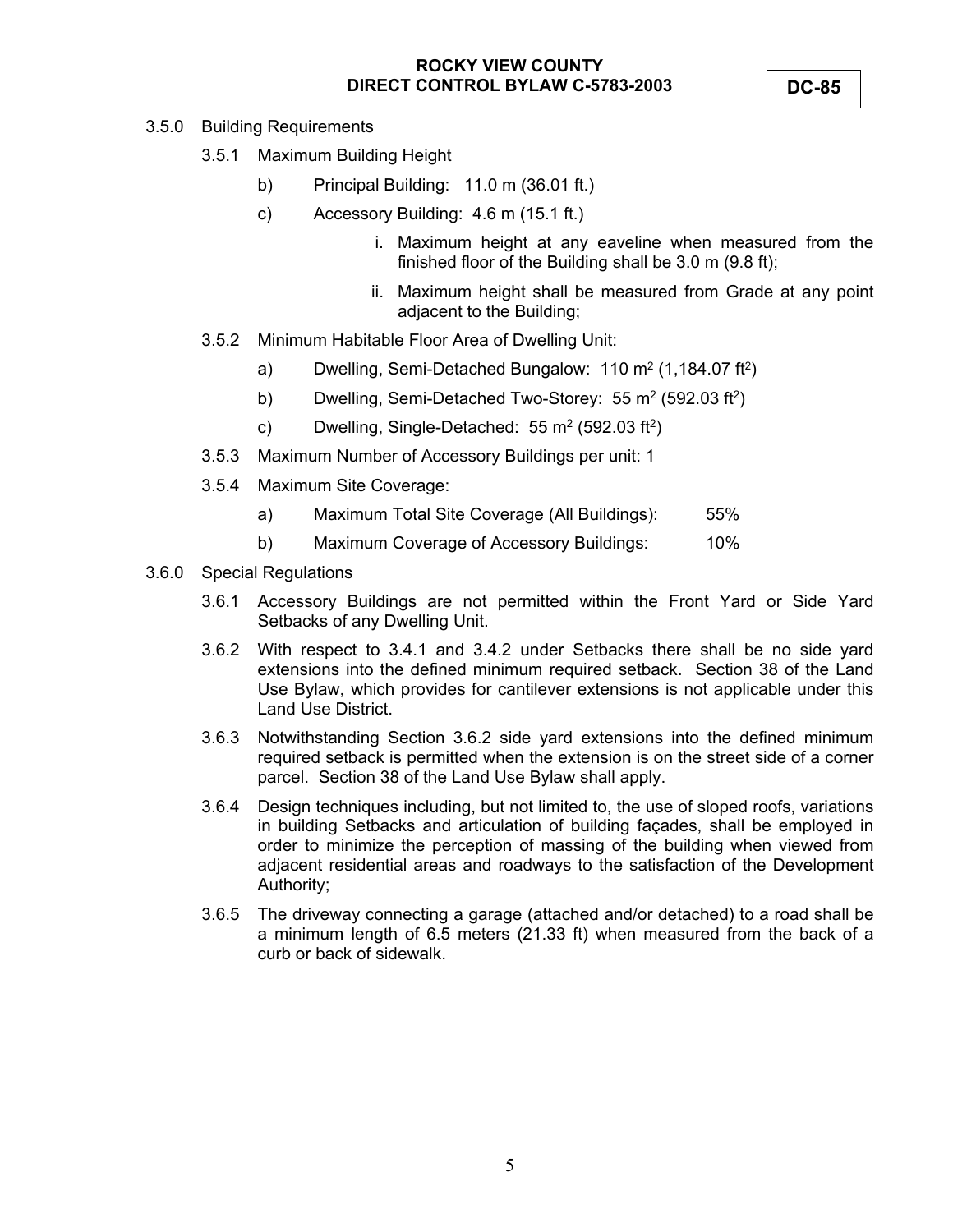#### **4.0.0 LAND USE REGULATIONS – HAMLET RESIDENTIAL SINGLE FAMILY DEVELOPMENT CELL 3**

4.1.0 Purpose and Intent

The Purpose and intent of this Development Cell is to provide for single family residential development that may accommodate Home Based Businesses.

- 4.2.0 General Regulations
	- 4.2.1 Section 55 Hamlet Residential Single Family District (HR-1) of Land Use Bylaw C-4841-97 are applicable to this development cell unless otherwise stated in this Bylaw.
- 4.3.0 Minimum Requirements
	- 4.3.1 Parcel Size:
		- a) fully serviced lots: 743 sq. m (8,000 sq. ft.)
	- 4.3.2 Yard, Side sites without lanes:
		- a) Principal buildings:
			- i) Unobstructed yard, side: 1.50 m (4.92 ft.) except for Lot 38, Block 3, Plan 061 0551 within NE 14-23-27-W04M (815 Boulder Creek Drive) which will be permitted an unobstructed yard, north side, along the cantilever extension: 1.09 m (3.6 ft.)
- 4.4.0 Maximum Requirements
	- 4.4.1 Height of buildings:
		- a) principal buildings: 11.00 meters (36.09 ft.)
		- b) accessory building: 4.6 m (15.1 ft.)
			- ii) maximum height at any eaveline when measured from the finished floor of the Building shall be 3.0 m (9.8 ft.)
			- iii) maximum height shall be measured from Grade at any point adjacent to the Building.
	- 4.4.2 Site Coverage:
		- a) Maximum Total Site Coverage (All Buildings): 35%
		- b) Maximum Coverage of Accessory Buildings: 10%
- 4.5.0 Special Requirements:
	- 4.5.1 With respect to Section 4.3.2 Yard, Side there shall be no side yard extensions into the defined minimum required setback. Section 38 of the Land Use Bylaw that provides for cantilever extensions is not applicable under this Direct Control District.
	- 4.5.2 Accessory Buildings are not permitted within the Front Yard or Side Yard of any Dwelling Unit.
	- 4.5.3 Notwithstanding Section 4.5.1 side yard extensions into the defined minimum required setback is permitted when the extension is on the street side of a corner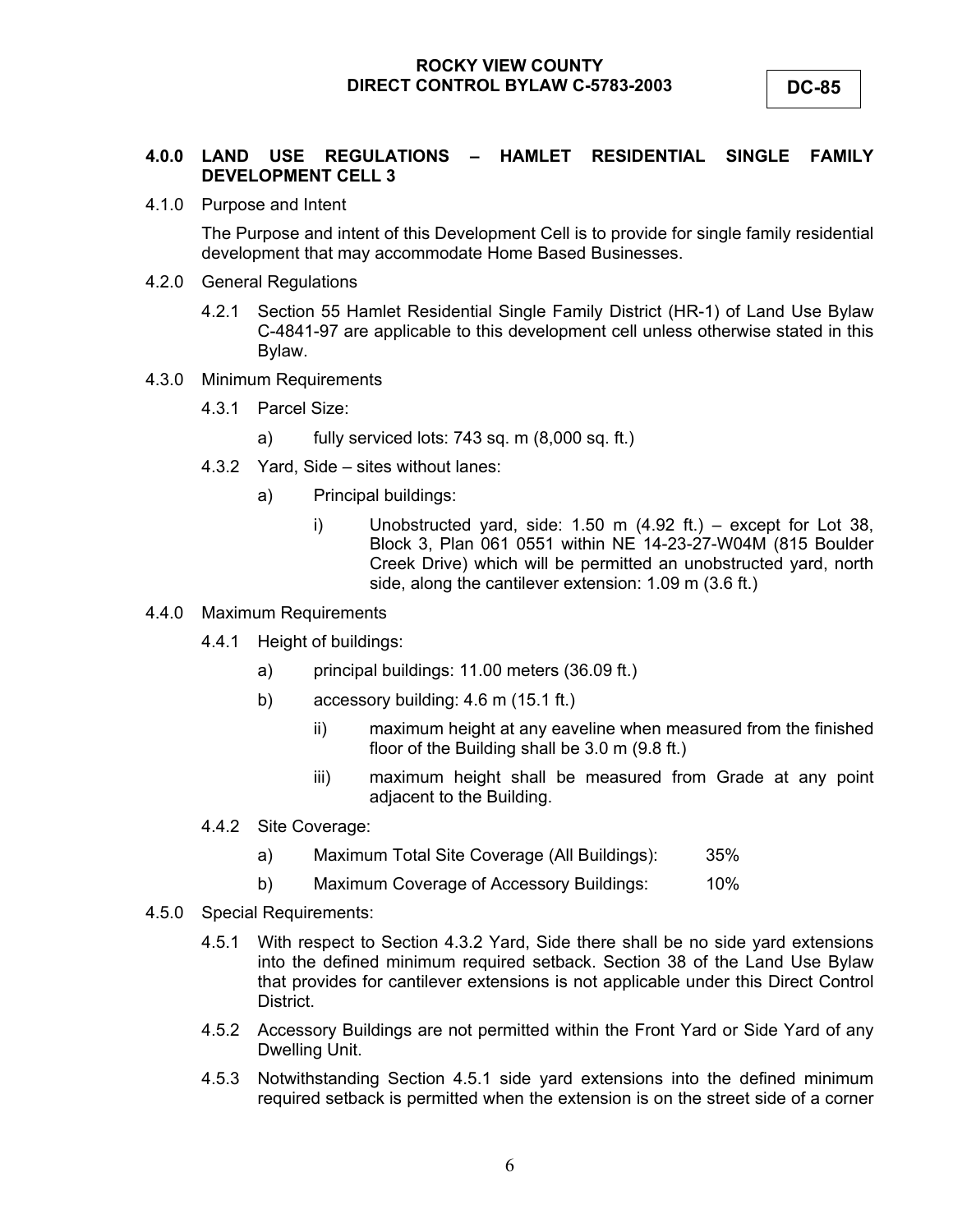parcel. Section48 of the Land Use Bylaw shall apply.

4.5.4 The advertised hours that the show home is open to the public shall not be earlier than 9:00 a.m. or later than 8:00 p.m. Monday to Friday.

#### **5.0.0 LAND USE REGULATIONS – RECREATIONAL BUSINESS DEVELOPMENT CELL 4**

5.1.0 Purpose and Intent

The purpose and intent of this Development Cell is to allow for a golf course and associated uses.

- 5.2.0 General Regulations
	- 5.2.1 Section 52 Recreation Business District (B-4) of Land Use Bylaw 4841-97 are applicable to this development cell unless otherwise stated in this Bylaw.
- 5.3.0 Uses

Golf Course

Golf Driving Range

Miniature Golf Establishment

Accessory Buildings less than 185.80 sq. m. (2000 sq. ft.) building area

Indoor Participant Recreation Services

Restaurant

Drinking Establishment

Child Care Facility

Private Clubs and Organizations

**Signs** 

#### **6.0.0 DEFINITIONS**

- 6.1.0 Development means:
	- i) any excavation or stockpile and the creation of either of them;
	- ii) a building or an addition to, or replacement, or repair of a building
	- iii) a change of use of land or a building or an act done in relation to land or a building that results in a change in the use of the land or building.
	- iv) a change in the intensity of use of land or a building or an act done in relation to land or a building that results in a change in the intensity of use of the land or building.
- 6.2.0 Development Cell means an area of land contains uses as defined and prescribed by this Bylaw.
- 6.3.0 Hamlet Reserve transitional private open space or private park space, that may be improved or unimproved open space, until such time the land is developed for multifamily residential or mixed use.
- 6.4.0 Lands means the lands as shown on Schedule 'A' attached hereto.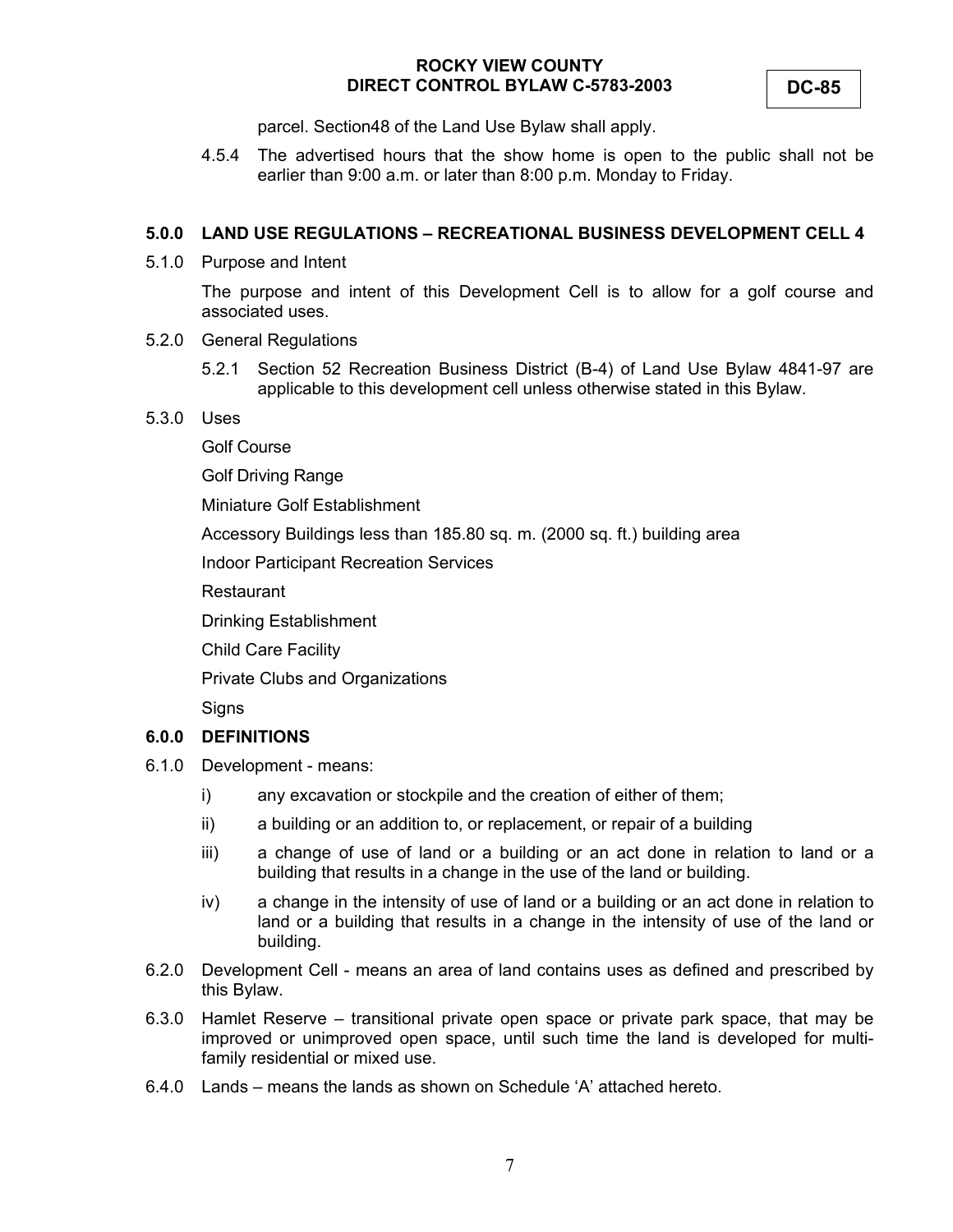6.5.0 Terms not defined above have the same meaning as defined in Section 8.0.0 of Land Use Bylaw C-4841-97.

## **7.0.0 IMPLEMENTATION**

7.0.1 This Bylaw comes into effect upon the date of its third and final reading thereof.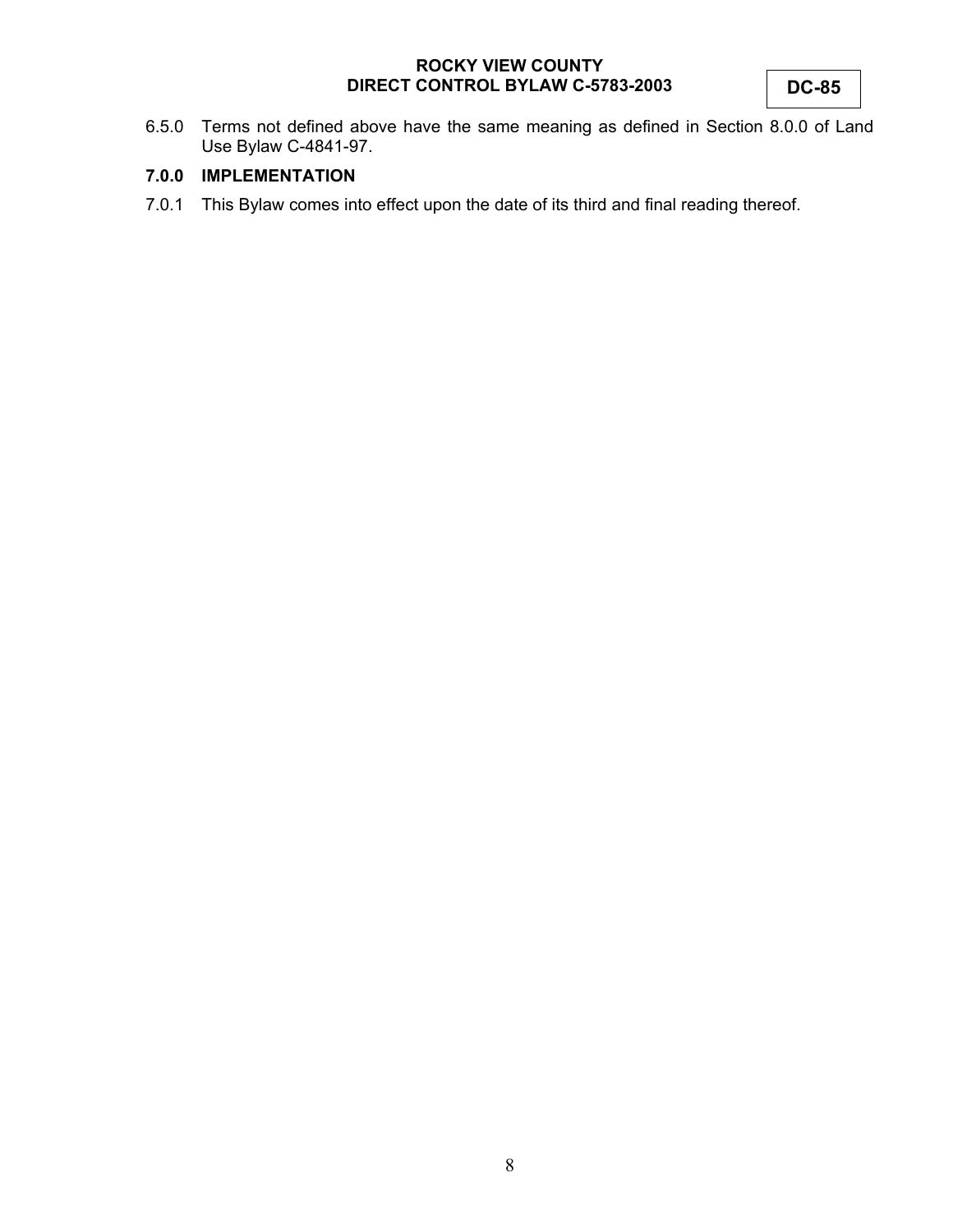**DC-85**